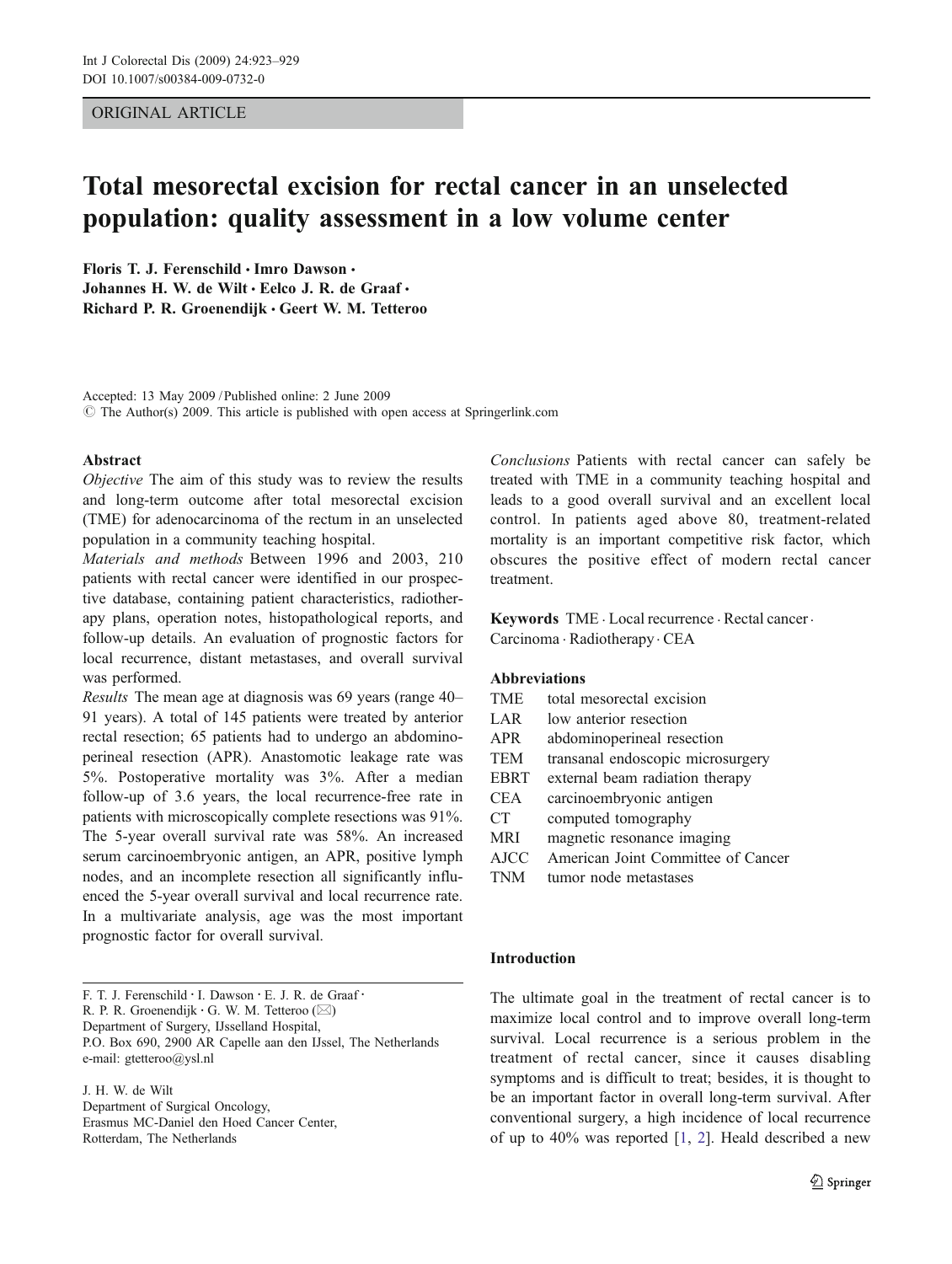concept in operative anatomy, the total mesorectal excision (TME) technique in which the entire mesorectum is enveloped and resected [[3](#page-5-0)–[5](#page-5-0)]. The introduction of this surgical technique resulted in a local recurrence rate of <10% in specialized centers. It was recognized that the involvement of the circumferential margin by tumor cells is predictive for local recurrences [\[6\]](#page-5-0). With this new standardized technique, a unique chance was given to study the effect of (neo)adjuvant therapy. Based on the good results of preoperative radiotherapy in Sweden [\[7\]](#page-5-0), the Dutch Colorectal Cancer Group started a randomized multicenter trial. They investigated whether the addition of preoperative radiotherapy increases the benefit of TME [\[8](#page-5-0)–[10\]](#page-5-0). The outcome of this study showed a significant reduction in local recurrences with preoperative radiation compared to operation alone in patients with rectal cancer (5.6% versus 10.2% at 6.1 years) [\[11\]](#page-5-0). Differences were not significant for tumors in the upper third of the rectum. Therefore, from the year 2001 onwards, the Comprehensive Cancer Centre Rotterdam decided to standardize preoperative radiotherapy for each patient with a tumor up to 10 cm from the anal verge. A course of  $5 \times 5$  Gy was given to all these patients. However, the TME study was performed in selected patients under optimal conditions and low volume centers still report higher recurrence rates [[12,](#page-5-0) [13\]](#page-5-0).

This study was designed to assess the outcome after treatment of primary rectal cancer in a community teaching hospital with special emphasis on local recurrence and overall survival.

#### Materials and methods

#### Patients and preoperative assessment

Between 1996 and 2003, the hospital charts of 210 patients with primary rectal cancer were recorded in our prospective database. Medical records were examined to obtain all necessary data. All patients had histologically proven adenocarcinoma of the rectum without evidence of distant metastases at that stage. The inferior margin of the tumor was located not further than 15 cm from the anal verge to be defined as a rectal tumor. Prior to surgery, medical history, physical examination, and routine blood tests were assessed. Work-up consisted of colonoscopy with biopsy, followed by an X-ray of the chest in combination with abdominal ultrasound to exclude distant metastases. In most cases, a computed tomography (CT) scan of the abdomen was also made. In selected cases, especially to rule out the suspicion of invasion of the tumor into adjacent organs, a magnetic resonance imaging (MRI) of the pelvis was made. Our database consists of hospital notes, radiotherapy plans, operation notes, and histopathological reports to obtain the following information: demographics, preoperative diagnostic intervention, tumor staging, radiotherapy technique, surgical details, histopathological details, and complications. Follow-up was registered using hospital notes, medical letters, and in some cases, by general practitioner information.

#### External beam radiation therapy

Starting in 2001, short-term external beam radiation therapy (EBRT) was given to all patients with a tumor up to 10 cm [\[8](#page-5-0)]. A radiation dose of 25 Gy in five daily fractions was delivered. In patients with a locally advanced tumor, 50 Gy radiotherapy was given in 25 daily fractions of 2 Gy. Locally advanced tumor growth was defined as infiltration of the tumor in the environment and/or pathologically enlarged lymph nodes near the circumferential margins of the mesorectum on a CT scan. Afterwards, an evaluation of the effect of radiation therapy was done again by CT scan. When thought feasible, an explorative laparotomy was done with the intention to do a resection. EBRT was administered by a three-field technique, using one posterior and two lateral ports.

# Surgery

All patients underwent surgery according to the TME principle, as advocated by Heald [[3\]](#page-5-0). In patients with a high rectal cancer, the mesorectum was divided 5 cm below the tumor and a partial mesorectal excision was performed. Surgery was planned 3–5 days after short-term radiotherapy. For locally advanced or T4 tumors, reevaluation was done after irradiation. When feasible, the patient was operated on 5–6 weeks later. Prophylactic intravenous antibiotics were given at the induction of anesthesia in all patients. Three well-trained TME surgeons performed all operations. In case of an anterior resection, a side to end anastomosis was made using the double stapling technique. A diversion stoma was made in case of complicated procedures, a positive leakage test, or incomplete doughnuts. Loop ileostomy was the preferred method in these cases. In case of a positive leakage test, the leakage was localized and sutured when discovered.

## Pathology

The pathologists were trained to identify Circumferential Resection Margin (CRM), positive nodes, and lateral spread of tumor according to the protocol of Quirke et al. [[14\]](#page-5-0).

#### Adjuvant therapy

Generally, patients were not treated with adjuvant chemotherapy, irrespective of nodal status. After 2005, there was a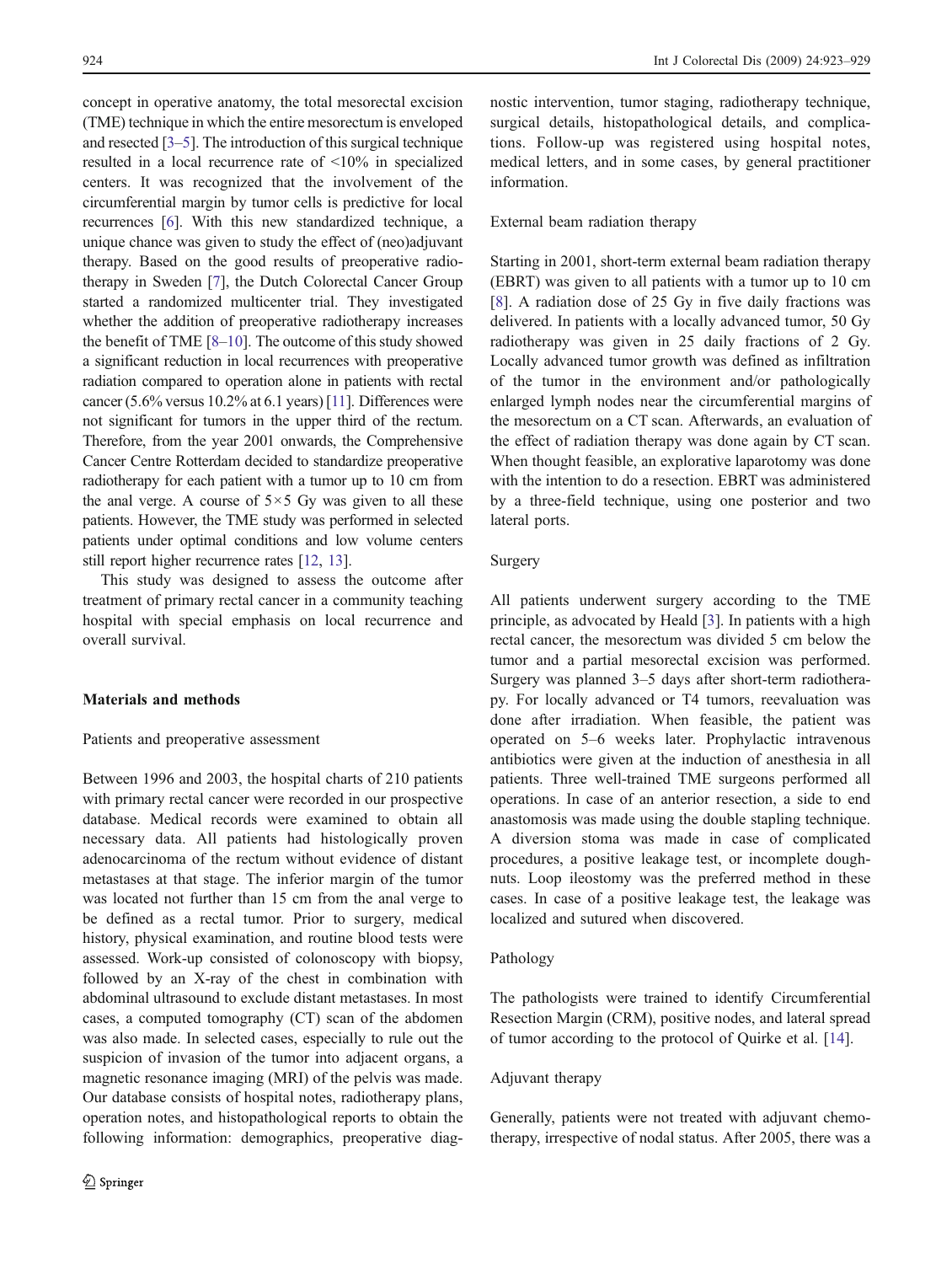tendency to give adjuvant chemotherapy in wellconditioned patients with positive lymph nodes.

#### **Statistics**

Local control and overall survival curves were calculated from the time of TME and were based on the method of Kaplan and Meier. All statistical analyses were executed in SPSS. Univariate comparisons of survival end points were calculated using the log-rank test. Significance was defined as  $P<0.05$ . For multivariate analysis, Cox regression was used to evaluate prognostic factors.

#### **Results**

#### Patients

A total of 210 patients were operated on with curative intent. One hundred thirteen (54%) of the patients were male and 97 (46%) were female with a median age of 70 years (range 40–90 years) The median level of preoperative CEA was 2.8 (range 0.2–142). Preoperative characteristics are shown in Table 1. Fifty-three patients (25%) received preoperative radiotherapy. The majority of these patients  $(n=42)$  received short-term radiotherapy. Eleven patients were treated with 50 Gy external beam radiation therapy because of preoperatively defined locally advanced tumors. Since 2001, due to changing policy in preoperative radiotherapy, a growing amount of patients received EBRT. Of the 40 patients (with a tumor below 10 cm) included in this study from 2001, 36 received shortterm radiotherapy.

#### Surgical results

A low anterior resection (LAR) was done in 145 patients (69%) and an abdominoperineal resection (APR) in 65

Table 1 Preoperative characteristics

|                                        | Total | Percentage |
|----------------------------------------|-------|------------|
| Symptoms                               |       |            |
| Blood loss                             | 153   | 73         |
| Mucus                                  | 38    | 18         |
| Tenesmus                               | 47    | 22         |
| Diarrhea                               | 44    | 21         |
| Constipation                           | 35    | 17         |
| Distance of tumor from anal verge (cm) |       |            |
| $\leq$ 5                               | 59    | 28         |
| $5 - 10$                               | 87    | 41         |
| $10 - 15$                              | 64    | 31         |

#### Table 2 Postoperative complications and reinterventions

|                                               | Total          | Percentage      |
|-----------------------------------------------|----------------|-----------------|
| Minor complications                           |                |                 |
| Urinary infection                             | 16             | 8               |
| Bladder retention                             | 3              |                 |
| Wound infection abdominal                     | 17             | 8               |
| Major complications                           |                |                 |
| Wound infection perineal                      | 12             | 18 <sup>a</sup> |
| Anastomotic leakage                           | 8              | 5               |
| Intra-abdominal fluid collection without leak | 3              | 1               |
| Reintervention                                |                |                 |
| Abscess drainage                              | 3              | 1               |
| Relaparotomy                                  | 12.            | 6               |
| Permanent colostomy                           | 7              | 3               |
| Permanent ileostomy                           | $\mathfrak{D}$ | 1               |
| Temporary ileostomy                           | 3              |                 |
|                                               |                |                 |

a 18% of 65 APRs

patients (31%). Of the 145 patients with a LAR, a diverting stoma was made in 26 patients (18%), which was closed in 18 patients. Five patients underwent a local excision of the tumor (transanal endoscopic microsurgery [TEM]) as initial treatment before TME was performed. Thirteen patients (6%) proved to have hepatic metastases during surgery. In ten of these patients, hepatic metastases were not diagnosed by ultrasonography or CT during the preoperative work-up, but discovered during surgery. In the other three patients, liver metastases were calculated and operated on during a second time. The median duration of surgery was 110 min (range 45–210 min) and the median operative blood loss was 600 mL (range 50–4,000 mL). The median blood loss was significantly lower in LAR compared to APR, 400 versus 1,000 mL, respectively  $(P<0.001)$ .

Complications are depicted in Table 2. Postoperative mortality was  $3\%$  ( $n=6$ ). Twelve patients underwent a relaparotomy because of abdominal symptoms. During operation, an anastomotic leakage was found in eight patients; three patients were treated with a loop ileostomy and, in five patients, a colostomy was performed after the removal of the anastomosis. A reanastomosis was performed, after 6 and 9 months, in two of these patients. Perineal infections were present in 12 patients (18%) after an APR and treated conservatively. All these 12 patients had been treated with preoperative radiotherapy.

## Pathology

In 199 patients (95%), a microscopic complete resection was performed (R0). In 11 (5%) patients, the resection was microscopically incomplete (R1) including four patients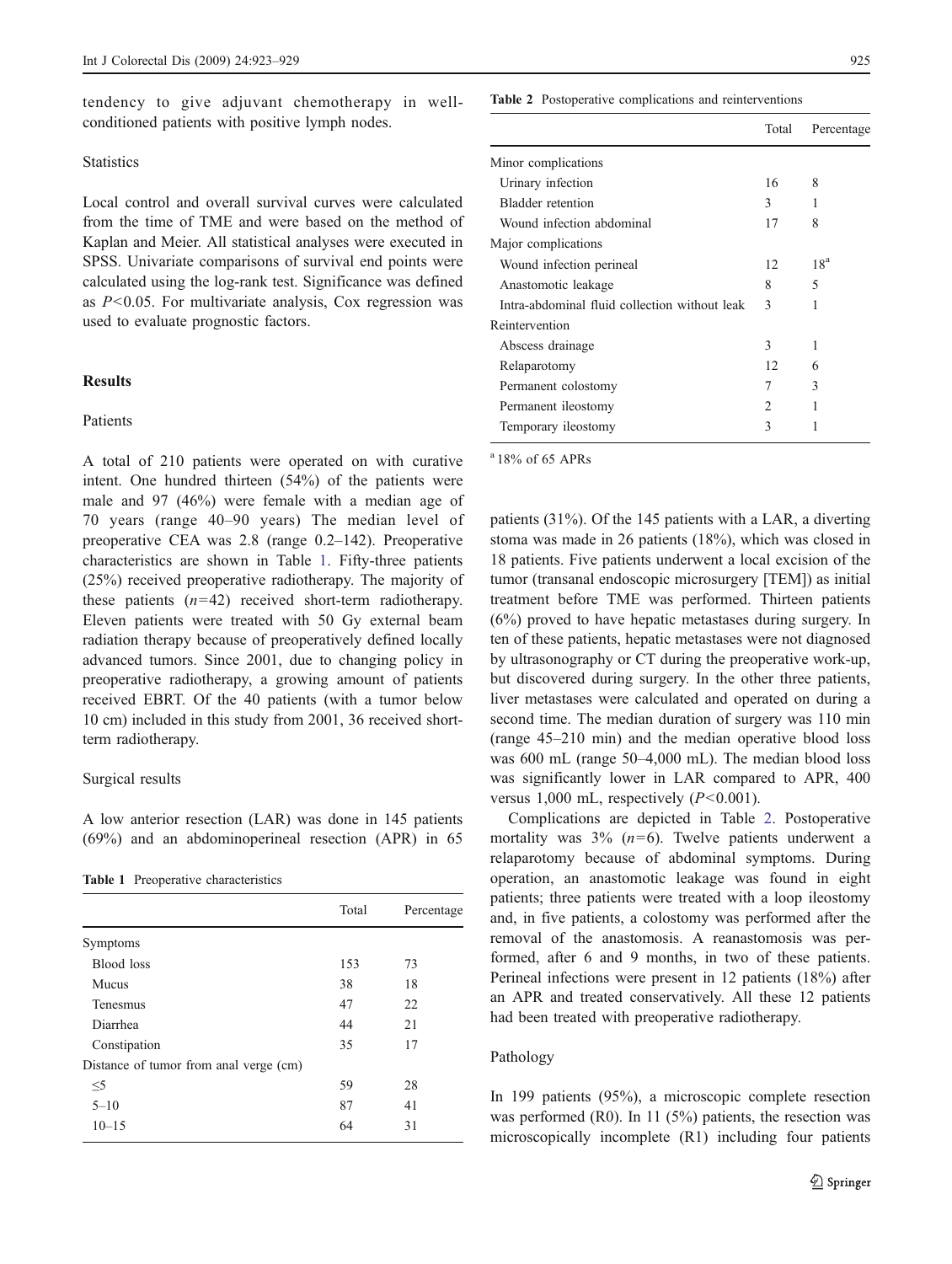Table 3 Pathology

|                 | Total | Percentage |
|-----------------|-------|------------|
| Residual tumor  |       |            |
| R <sub>0</sub>  | 199   | 95         |
| R <sub>1</sub>  | 11    | 58         |
| AJCC pTNM stage |       |            |
| <b>CIS</b>      | 3     | 1          |
| Ī               | 67    | 33         |
| П               | 53    | 25         |
| Ш               | 74    | 35         |
| IV              | 13    | 6          |

with a pT4 tumor. In five patients, incompleteness was related to the distal margin and in six patients because of an incomplete CRM. The postoperative tumor stage is given in Table 3. Two patients had no residual disease after TME. However, these patients had undergone a TEM before TME. TME was performed because the local excision was irradical on pathology. One of these patients had a T1 and one a T2 tumor at the initial pathology. Three patients had a carcinoma in situ. A T1 tumor was seen in 23 patients, a T2 in 63, a T3 in 106, and a T4 tumor in 15 patients. One hundred twentyeight patients were node-negative, 45 had metastasis in one to three regional lymph nodes (N1), and 37 had metastasis in four or more regional lymph nodes (N2).

#### Follow-up

The median follow-up was 3.6 years (range 0.4–8.4 years). In total, 21 patients developed a local recurrence, most of them (83%) discovered during the first 2 years of follow-up. Fourteen of 199 patients with a complete resection developed a local recurrence (7%). Seven of 11 patients with an incomplete resection developed a local recurrence (64%). A complete resection versus an incomplete resection was of significant importance on local control  $(P<0.001$ ; Fig. 1). The actuarial overall 3- and 5-year local control rates were 92% and 88%, respectively. Nineteen of the local recurrences



were found in tumors primary located in the lowest two thirds of the rectum. A high level of CEA  $(>5)$ , an APR (Fig. 2), positive lymph nodes, and an incomplete resection negatively influenced the local recurrence rate significantly. There was no significant difference in age, gender, and preoperative radiotherapy regarding local recurrence (see Table [4\)](#page-4-0). The significant prognostic factors were entered in a multivariate analysis (see Table [5\)](#page-4-0). The most important factor was completeness of the resection. CEA in this multivariate analysis was not of significant importance anymore.

# Distant metastases

Forty-five patients developed distant metastases, of which 40% was discovered during the first year of follow-up. Thirty-four patients developed hepatic metastases, 18 lung metastases, and five bone metastases. Lung and/or bone metastases were in 38% synchronic with hepatic metastases.

#### Overall survival

The actuarial overall 3- and 5-year survival rates were 72% and 58%, respectively. The 5-year overall survival demonstrated a statistically significant difference between the pathological TNM (pTNM) stages, type of resection, lymph nodes, CEA levels (Fig. [3](#page-4-0)), age, and completeness of the resection (see Table [4](#page-4-0)). Patient's gender and preoperative radiotherapy were not of statistic significance. Increased age, advanced T stage, positive lymph node status, increased CEA, and completeness of the resection were independent risk factors for overall survival in the multivariate analysis (see Table [5](#page-4-0)). In a Cox regression model, age was the most important factor.

## Discussion

**N=199**

**N=145**  ocal recurrence free Survival **Local recurrence free Survival** 100% 75% **N=65**  50% APR - Low Anterior 25% **P<0.01**  0% 012345 **Years after surgery**

Fig. 1 Local recurrence according to a complete versus an incomplete resection  $(P<0.01)$ 

75%

100%



Fig. 2 Local recurrence according to type of resection  $(P<0.01)$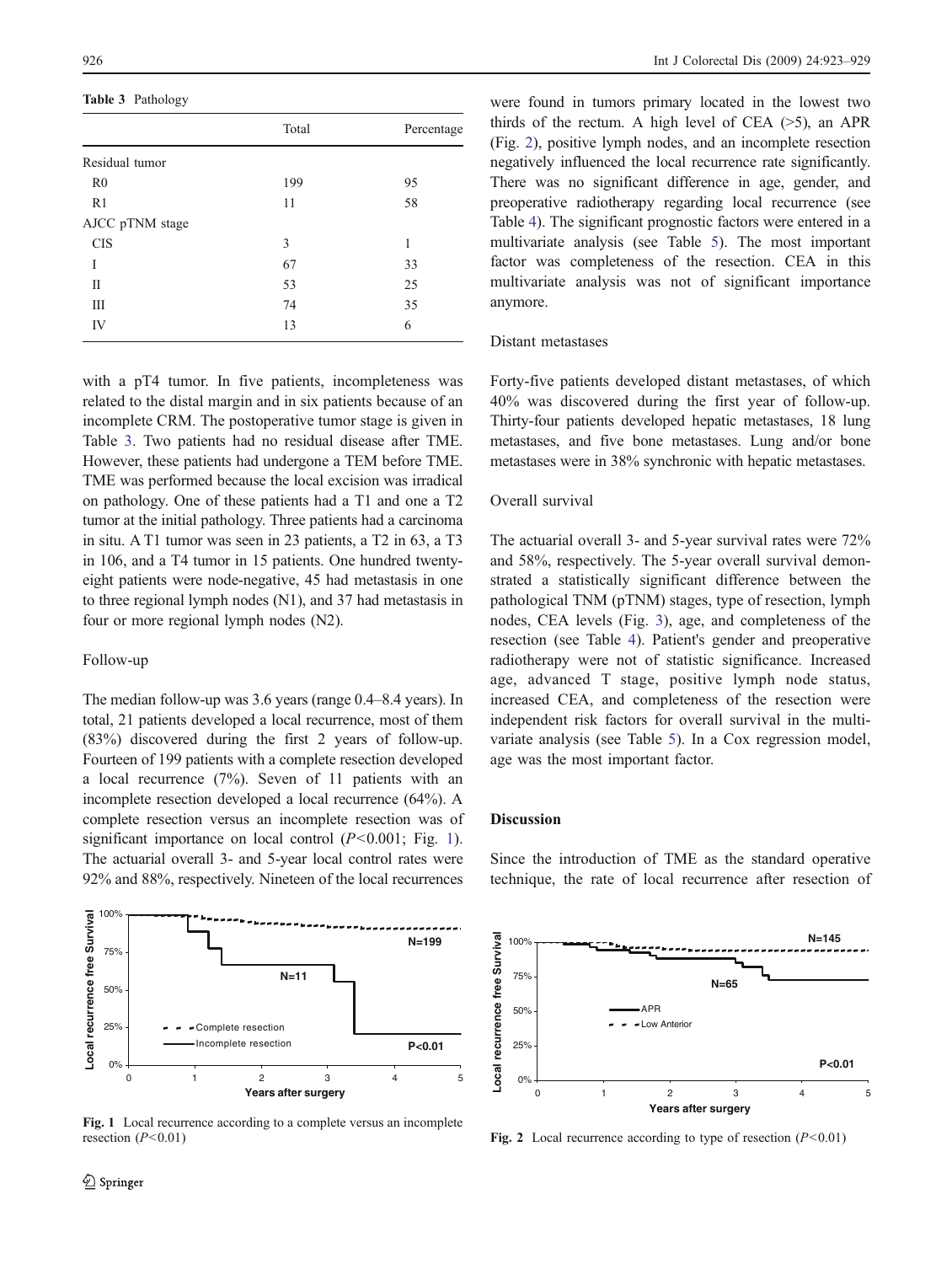<span id="page-4-0"></span>Table 4 Univariate analysis on 5-year local recurrence-free (LRF) and overall survival (OS)

|                                      |                 | Number LRF $(\%)$ P value OS $(\%)$ P value |        |                |        |
|--------------------------------------|-----------------|---------------------------------------------|--------|----------------|--------|
| Radiotherapy<br>Yes                  | 53              | 82                                          | 0.32   | 67             | 0.17   |
| No                                   | 157             | 93                                          |        | 55             |        |
| Type of resection                    |                 |                                             |        |                |        |
| LAR<br><b>APR</b>                    | 145<br>65       | 93<br>63                                    | < 0.01 | 61<br>50       | 0.02   |
| <b>CEA</b><br>$<$ 5<br>>5            | 151<br>59       | 90<br>65                                    | 0.05   | 65<br>48       | 0.04   |
| Male<br>Female                       | 114<br>96       | 90<br>85                                    | 0.55   | 57<br>55       | 0.60   |
| Age<br>< 80                          | 173             | 85                                          | 0.36   | 64             | < 0.01 |
| > 80<br>Node<br>Negative<br>Positive | 37<br>82<br>128 | 75<br>93<br>79                              | < 0.01 | 30<br>65<br>34 | 0.01   |
| Extent of resection                  |                 |                                             |        |                |        |
| Complete<br>Incomplete               | 199<br>11       | 92<br>20                                    | < 0.01 | 62<br>17       | 0.05   |
| Tumor height (cm)<br>$0 - 5$         | 59              | 82                                          | 0.11   | 52             | 0.23   |
| $5 - 10$<br>$10 - 15$                | 87<br>64        | 85<br>95                                    |        | 56<br>65       |        |

rectal carcinomas spectacularly decreased from 37% in the early 1980s after conventional surgery to <10% at present [[5\]](#page-5-0). TME provides sharp meticulous dissection to keep the visceral layer of the pelvic fascia intact and this is important to avoid breach in the mesorectum, which is now an important cause for local recurrence [[15](#page-5-0)–[18\]](#page-5-0). Neoadjuvant radiotherapy demonstrated to improve the TME results with a decreased local recurrence rate, but without an impact on survival [[11](#page-5-0)]. In the present study, this impact of radiotherapy on local recurrence was not demonstrated, but the number of patients is small.

To define the value of TME in a general hospital population, we decided to include all patients of all ages



Fig. 3 Overall survival according to CEA  $(P=0.04)$ 

with a potentially resectable rectal carcinoma. Evaluation of the results, therefore, includes patients previously treated by local transanal resection and patients with postoperatively proven T4 tumors and elderly patients or patients who are not fit enough to enter clinical trials. Bearing this in mind, our results are encouraging. The local recurrence rate was 13% in the whole group at 5 years, including patients with and without preoperative radiotherapy. When considering the microscopically complete resected tumors, the recurrence rate was 9%. R1 resections showed a 21% local recurrence rate, which is similar to what has been described in the literature [[17,](#page-5-0) [19](#page-5-0)]. Adequate surgery plays a key role in preventing local recurrences [[20](#page-5-0), [21\]](#page-6-0). Quirke showed a linear correlation between the development of a local recurrence and an inadequate resection with positive circumferential margins [[14](#page-5-0), [22](#page-6-0)]. It is, therefore, of crucial importance to optimize preoperative work-up to identify those patients who will need preoperative treatment in order to downsize and downstage the tumor. In our study, four patients with a local recurrence proved to have T4 tumors, which were not preoperatively correctly diagnosed and, therefore, did not undergo preoperative chemoradiotherapy. New imaging techniques using MRI to stage these tumors accurately will improve this in the future [\[23](#page-6-0)–[27](#page-6-0)].

The use of sharp perimesorectal dissection and the practice of "close shave" anterior resection has not only led to fewer recurrences but also increased the sphincter saving rate. Heald et al. [\[28](#page-6-0)] reported that APR was required in 23% of patients with tumors in the lower rectum. In the present study, an APR was performed in 30%

| <b>Table 5</b> Results of the<br>multivariate Cox regression<br>analysis for local recurrence and<br>overall survival |                         | Local recurrence |                |         | Overall survival |             |           |
|-----------------------------------------------------------------------------------------------------------------------|-------------------------|------------------|----------------|---------|------------------|-------------|-----------|
|                                                                                                                       |                         | <b>HR</b>        | 95%CI          | P value | <b>HR</b>        | 95%CI       | $P$ value |
|                                                                                                                       | Type of resection—APR   | 0.20             | $0.1 - 0.5$    | 0.000   | 0.74             | $0.4 - 1.2$ | 0.284     |
|                                                                                                                       | Lymph nodes—positive    | 3.63             | $1.5 - 8.9$    | 0.005   | 1.99             | $1.2 - 3.3$ | 0.007     |
|                                                                                                                       | Completeness—incomplete | 0.00             | $0.00 - 100 +$ | 0.000   | 1.01             | $0.4 - 2.5$ | 0.981     |
|                                                                                                                       | Level of CEA—>5         | 2.05             | $0.8 - 4.9$    | 0.105   | 1.83             | $1.1 - 3.0$ | 0.019     |
| HR hazard ratio, 95%CI 95%<br>confidence interval                                                                     | $Age\rightarrow 80$     |                  |                |         | 2.76             | $1.5 - 5.0$ | 0.000     |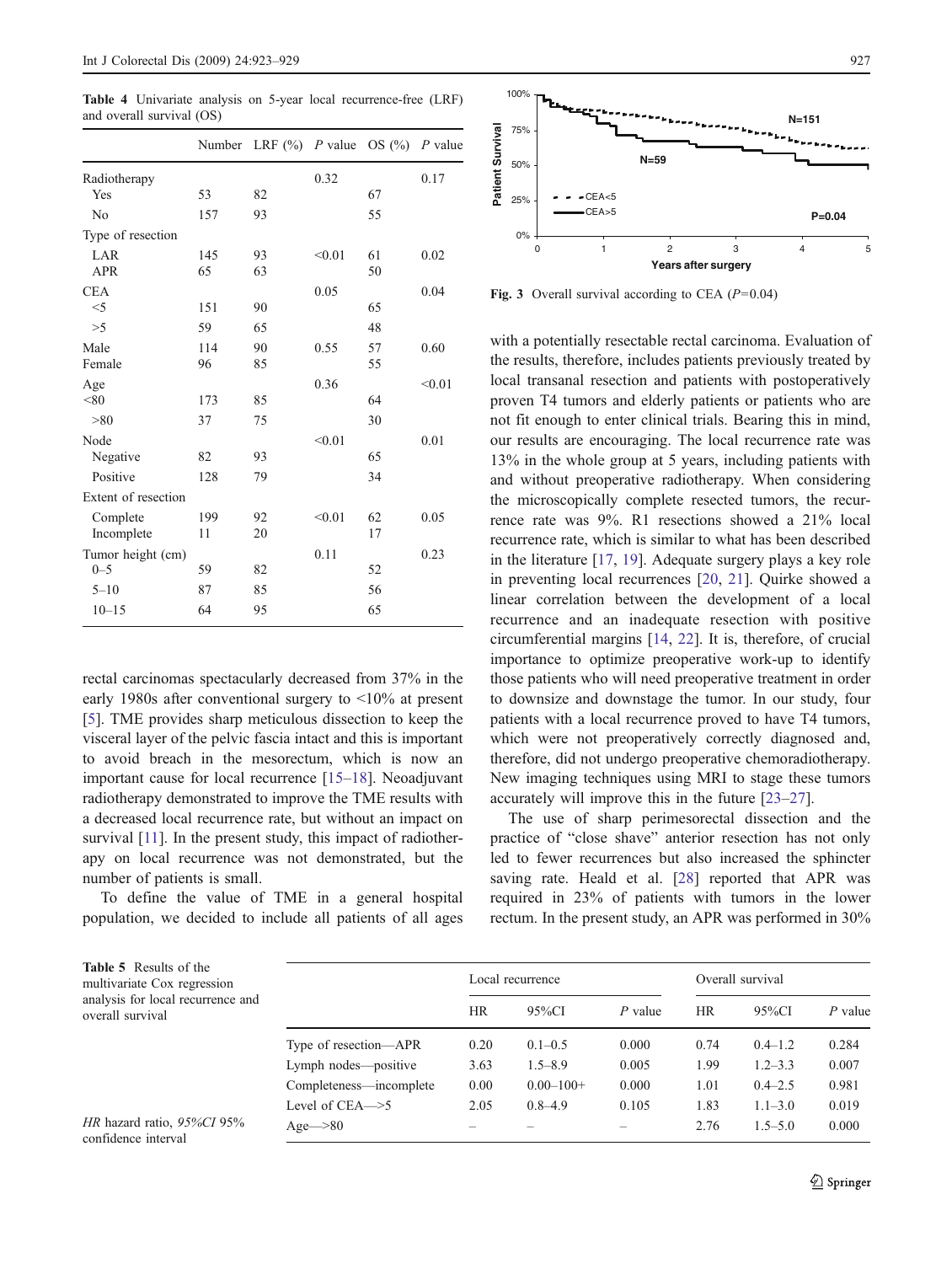<span id="page-5-0"></span>of the patients. Since there is a significantly worse outcome on both local control and overall survival and the high rate of perineal complications in patients with an APR pretreated with preoperative radiotherapy, it is favorable to have fewer APR [8].

Anastomotic leakage is a major complication associated with TME. As the risk of leakage depends on the level of the anastomosis, the incidence of leakage is high following TME in low rectal tumors (7–9%) [\[29](#page-6-0)]. A total of eight patients (5%) in our study developed an anastomotic leakage. Six of them (75%) were located in patients with very low anastomoses (below 5 cm), which increases the risk for leakage. All these patients had been treated with preoperative radiotherapy, which is known to increase the risk for leakage [\[30](#page-6-0)–[32\]](#page-6-0).

The prognosis in our patient series is similar to other reported data, showing an overall survival of more than 60% after 5 years [\[33](#page-6-0), [34](#page-6-0)]. To identify prognostic factors, a univariate analysis was included. As expected, TNM classification was of significant importance for prognosis [17]. As reported by many others [8, 11, 13, [35](#page-6-0)–[39](#page-6-0)], completeness of the resection was also a significant prognostic factor. New treatment protocols (neoadjuvant chemoradiation) and meticulous preoperative work-up will possibly lead to more complete resections in the future. Furthermore, in contrast with previous reports [[40\]](#page-6-0), high levels of CEA levels were of significant importance on both overall survival and local recurrence in the present study [[41](#page-6-0)–[44\]](#page-6-0). Age >80 was also an important factor for a decreased overall survival in the present study. After 5 years, the overall survival of patients above 80 was 30% compared to 64% in patients under the age of 80. The incidence of comorbidity, which renders the patient vulnerable to postoperative complications, is also highest after this age [[45,](#page-6-0) [46](#page-6-0)]. After major resectional treatment, elderly patients with rectal cancer have an increased 30-day and 6-month mortality compared with younger patients. Treatment-related mortality is an important competitive risk factor, which obscures the positive effect of modern rectal cancer treatment in those aged 75 years and above [[37,](#page-6-0) [46](#page-6-0)–[48\]](#page-6-0).

In conclusion, TME is a feasible technique with an acceptable rate of postoperative morbidity and low mortality also in a community hospital. Patients with positive lymph nodes, an incomplete resection, aged above 80, and/or a high level of CEA have a poor prognosis. Meticulous preoperative work-up is of great importance to decrease incomplete resections and improve results in future patients.

Open Access This article is distributed under the terms of the Creative Commons Attribution Noncommercial License which permits any noncommercial use, distribution, and reproduction in any medium, provided the original author(s) and source are credited.

#### References

- 1. Vermaas M, Ferenschild FT, Nuyttens JJ et al (2005) Preoperative radiotherapy improves outcome in recurrent rectal cancer. Dis Colon Rectum 48:918–928
- 2. Kapiteijn E, Marijnen CA, Colenbrander AC et al (1998) Local recurrence in patients with rectal cancer diagnosed between 1988 and 1992: a population-based study in the west Netherlands. Eur J Surg Oncol 24:528–535
- 3. Heald RJ, Husband EM, Ryall RD (1982) The mesorectum in rectal cancer surgery—the clue to pelvic recurrence? Br J Surg 69:613–616
- 4. Heald RJ, Ryall RD (1986) Recurrence and survival after total mesorectal excision for rectal cancer. Lancet 1:1479–1482
- 5. MacFarlane JK, Ryall RD, Heald RJ (1993) Mesorectal excision for rectal cancer. Lancet 341:457–460
- 6. Quirke P, Dixon MF (1988) The prediction of local recurrence in rectal adenocarcinoma by histopathological examination. Int J Colorectal Dis 3:127–131
- 7. Anonymous (1997) Swedish Rectal Cancer Trial. Improved survival with preoperative radiotherapy in resectable rectal cancer. N Engl J Med 336:980–987
- 8. Kapiteijn E, Marijnen CA, Nagtegaal ID et al (2001) Preoperative radiotherapy combined with total mesorectal excision for resectable rectal cancer. N Engl J Med 345:638–646
- 9. Nagtegaal ID, van de Velde CJ, Marijnen CA, van Krieken JH, Quirke P (2005) Low rectal cancer: a call for a change of approach in abdominoperineal resection. J Clin Oncol 23:9257–9264
- 10. Peeters KC, van de Velde CJ, Leer JW et al (2005) Late side effects of short-course preoperative radiotherapy combined with total mesorectal excision for rectal cancer: increased bowel dysfunction in irradiated patients—a Dutch colorectal cancer group study. J Clin Oncol 23:6199–6206
- 11. Peeters KC, Marijnen CA, Nagtegaal ID et al (2007) The TME trial after a median follow-up of 6 years: increased local control but no survival benefit in irradiated patients with resectable rectal carcinoma. Ann Surg 246:693–701
- 12. Kapiteijn E, van de Velde CJ (2002) Developments and quality assurance in rectal cancer surgery. Eur J Cancer 38:919–936
- 13. Debes AJ, Storkson RH, Jacobsen MB (2008) Curative rectal cancer surgery in a low-volume hospital: a quality assessment. Eur J Surg Oncol 34:382–389
- 14. Quirke P, Durdey P, Dixon MF, Williams NS (1986) Local recurrence of rectal adenocarcinoma due to inadequate surgical resection. Histopathological study of lateral tumour spread and surgical excision. Lancet 2:996–999
- 15. Martling AL, Holm T, Rutqvist LE, Moran BJ, Heald RJ, Cedemark B (2000) Effect of a surgical training programme on outcome of rectal cancer in the County of Stockholm. Stockholm Colorectal Cancer Study Group, Basingstoke Bowel Cancer Research Project. Lancet 356:93–96
- 16. Ferenschild FT, Vermaas M, Nuyttens JJ et al (2006) Value of intraoperative radiotherapy in locally advanced rectal cancer. Dis Colon Rectum 49:1257–1265
- 17. Law WL, Chu KW (2004) Anterior resection for rectal cancer with mesorectal excision: a prospective evaluation of 622 patients. Ann Surg 240:260–268
- 18. Piso P, Dahlke MH, Mirena P et al (2004) Total mesorectal excision for middle and lower rectal cancer: a single institution experience with 337 consecutive patients. J Surg Oncol 86:115–121
- 19. Arenas RB, Fichera A, Mhoon D, Michelassi F (1998) Total mesenteric excision in the surgical treatment of rectal cancer: a prospective study. Arch Surg 133:608–611 discussion 611–612
- 20. Havenga K, Enker WE, Norstein J et al (1999) Improved survival and local control after total mesorectal excision or D3 lymphade-